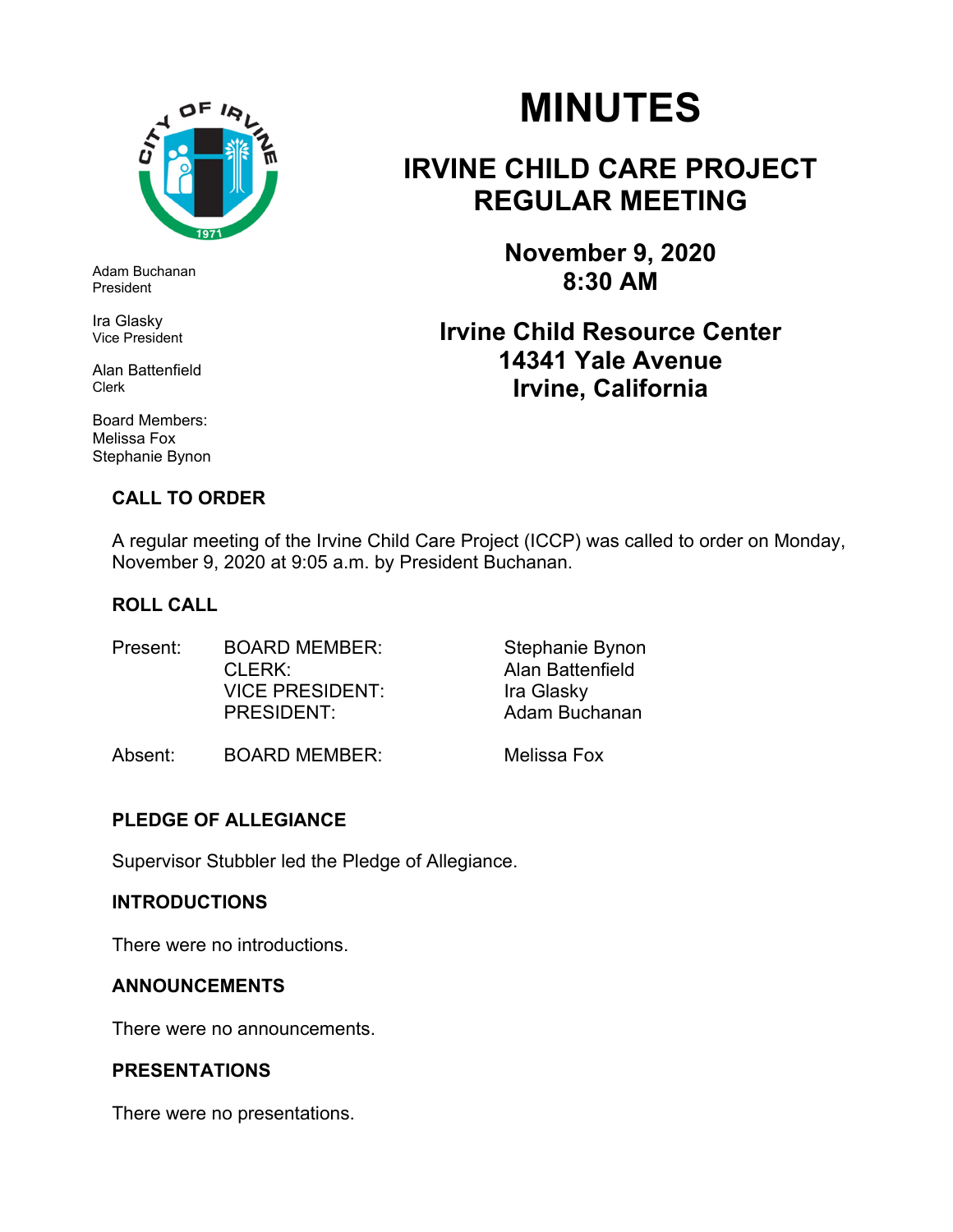#### **ADDITIONS AND DELETIONS TO THE AGENDA**

There were no additions or deletions to the agenda.

#### **PUBLIC COMMENTS**

Ellen England, Director at Stone Creek Creekers' Club expressed concern over the continual decline in enrollment and revenue at Creekers' Club due to the ongoing Covid-19 pandemic. Creekers Club may not remain solvent in the long term as a result. Creekers' Club is a single site provider and unable to shift costs by offsetting loses at one site with revenue from another, nor can they move staff between low and higher enrolled programs.

#### **CONSENT CALENDAR**

**Moved by Vice President Glasky, seconded by Board Member Bynon, and unanimously carried to approve Consent Calendar items 1 through 9.** 

The motion carried as follows:

Ayes: Battenfield, Buchanan, Bynon, Glasky Absent: Fox

#### **1. APPROVAL OF IRVINE CHILD CARE PROJECT (ICCP) MINUTES**

#### **ACTION:**

Approved the minutes of a regular meeting of the Irvine Child Care Project held on October 19, 2020.

#### **2. WARRANT REQUEST – CATALYST FAMILY INC.**

#### **ACTION:**

Approved payment of \$45,174.60 to Catalyst Family Inc. for child care development services for September 1-30, 2020.

#### **3. WARRANT REQUEST – ICCP PROVIDERS IRVINE CHILDREN'S FUND SCHOLARSHIPS**

#### **ACTION:**

Approved payments totaling the amount of \$4,641.63 to ICCP providers for child care services for September 1-30, 2020 funded by ICF Scholarships.

- \$4,615.00 to Rainbow Rising
- \$ 00.00 to Kids Stuff
- \$ 26.63 to Catalyst Family Inc.
- $\bullet$  \$ 00.00 to Dolphin Club
- \$ 00.00 to Creekers Club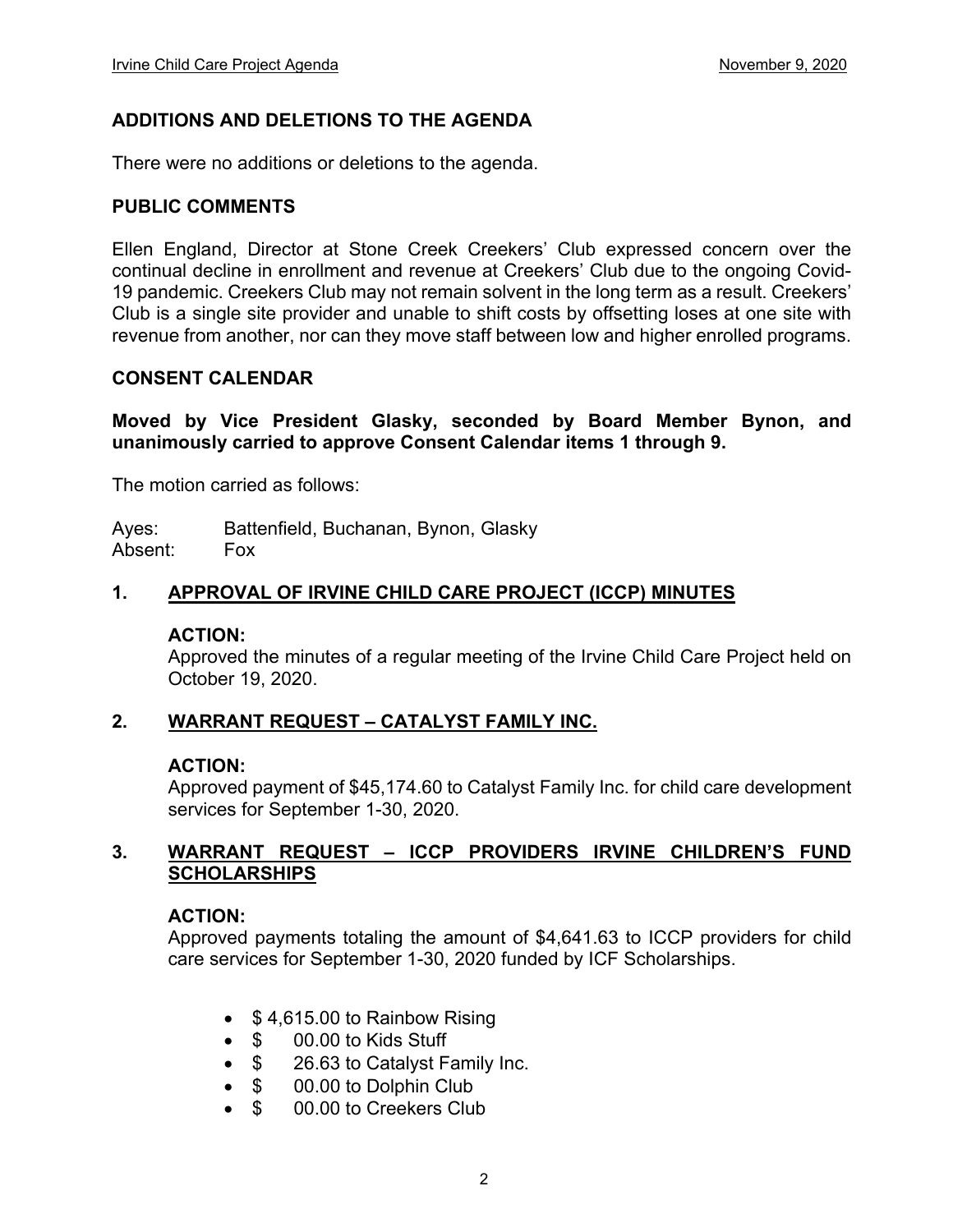#### **4. WARRANT REQUEST – IRVINE UNIFIED SCHOOL DISTRICT (IUSD)**

#### **ACTION:**

Approved payment of \$72,423.34 for Facilities and Financial Support Services, Utilities, Custodial Services, Custodial Equipment Amortization and payment for sale of IUSD-owned portables to ICCP for the month of September 2020.

- \$10,589.42 for Payment of Portable Purchase
- $\bullet$  \$ 7.625.92 for Utilities
- \$ 6,858.33 for Facilities & Financial Support
- \$ 675.00 for Custodial Equip Amortization
- \$46,674.67 for Custodial Services

#### **5. WARRANT REQUEST – CITY OF IRVINE**

#### **ACTION:**

Approved payment of \$14,290.98 to the City of Irvine for Program and Grant Administration for the month of September 2020.

- \$13,169.98 for Program Administration
- \$ 1,121.00 for Grant Administration

#### **6. CALIFORNIA DEPARTMENT OF EDUCATION GENERAL CHILD CARE AND DEVELOPMENT PROGRAM GRANT FUNDING FY 2019-20 AMENDMENT 02**

#### **ACTION:**

Submitted for the Board's information.

#### **7. WARRANT REQUEST – CATALYST FAMILY INC.**

#### **ACTION:**

Approved payment of \$108,200.00 to Catalyst Family Inc. for child care development services provided in the period July, 2019 through June 30, 2020.

#### **8. DEPOSIT OF STATE GRANT APPORTIONMENT**

#### **ACTION:**

Authorized the deposit of grant funds from the State Department of Education into the appropriate account as follows:

- $\bullet$  \$ 13,527.00 01-005-50100-8290
- \$ 6,218.00 01-005-50100-8290
- $\bullet$  \$ 37,215.00 01-005-50100-8590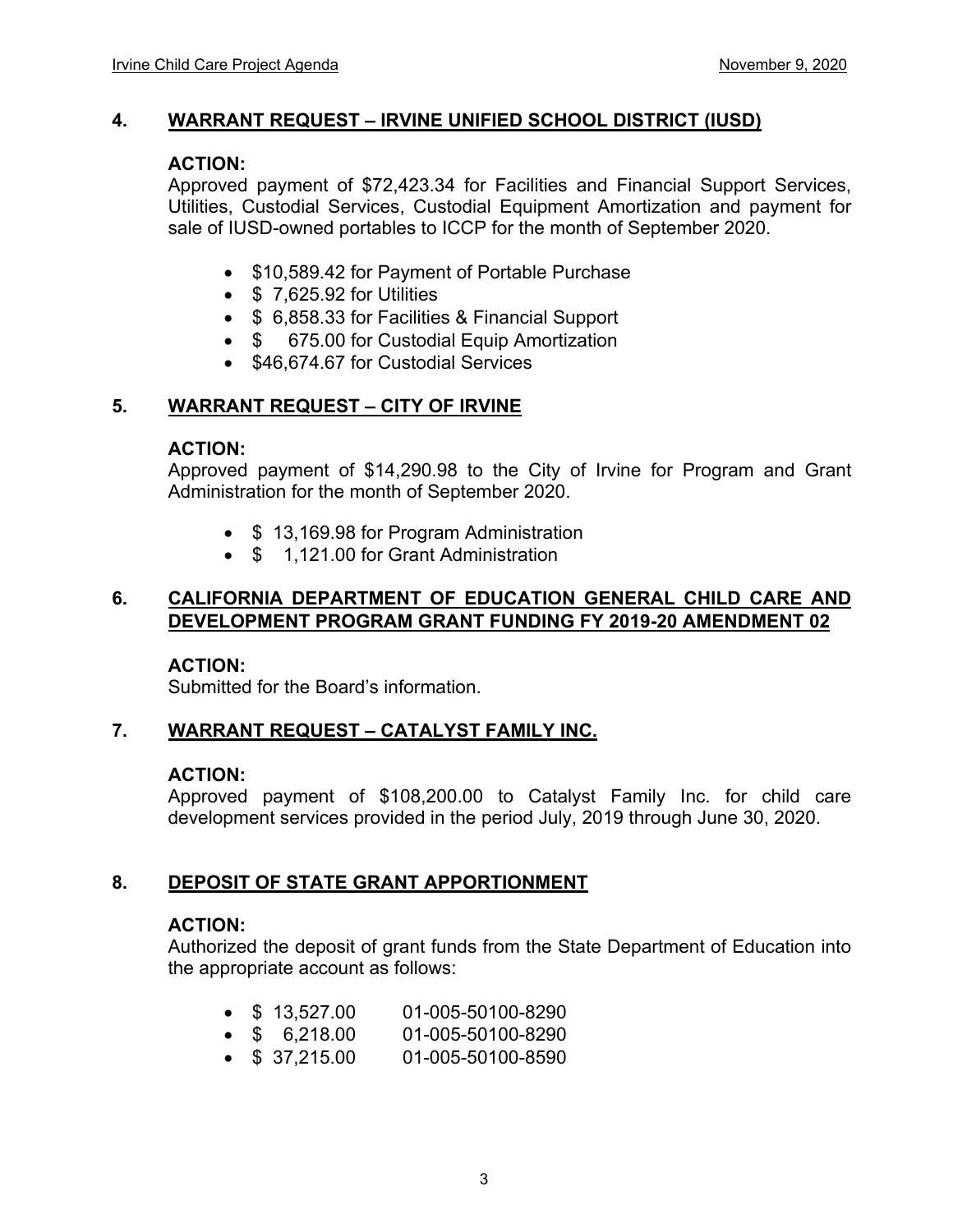#### **9. DEPOSIT OF SCHOLARSHIP FUNDS FROM IRVINE CHILDREN'S FUND (ICF)**

#### **ACTION:**

Authorized the deposit of funds from ICF into the appropriate account as follows:

- \$ 7,241.00 01-005-712-00-8689
- $\bullet$  \$ 0.00 01-005-701-00-8699

#### **BOARD BUSINESS**

#### **10. ICCP CHILD CARE PROJECT RENT RELIEF FOR PROVIDERS**

**Public Comment on item 10:** Michael Hagemann, parent of a child who attends Creekers' Club, expressed continued concern for the financial state of the ICCP sites. He asks the board to direct staff to reach out to programs about enrollment numbers, to choose "Option A" as indicated on the staff report, and to begin exploring options with the City and School Board to temporarily reduce pass through expenses for the ICCP programs.

**Moved by Vice President Glasky, seconded by Board Member Bynon unanimously carried by the Board Members present to approve Option A: Waiver of 50 percent of the rental payments for the months of December 2020 and January 2021, which would be a loss in revenue to ICCP of \$157,740.00.** 

The motion carried as follows:

Ayes: Battenfield, Buchanan, Bynon, Glasky Absent: Fox

**Discussion Included:** Exploring longer term changes to ICCP structure to reflect the new reality of what enrollment looks like due to Covid-19; status of any pending facility needs on the long term fiscal health of the ICCP; the next school slated for construction will have the child care building paid for by the land developer; the possibility of closing or consolidating sites on a temporary basis; possibility for ICCP providers to serve students enrolled in the hybrid model for full day care on distance learning days, depending on demand and ability to do so while maintaining consistent small group COVID-19 safety requirements.

#### **11. ICCP 2021 MEETING SCHEDULE**

**ACTION:** Approve the ICCP 2021 meeting schedule.

The motion carried as follows:

Ayes: Battenfield, Buchanan, Bynon, Glasky Absent: Fox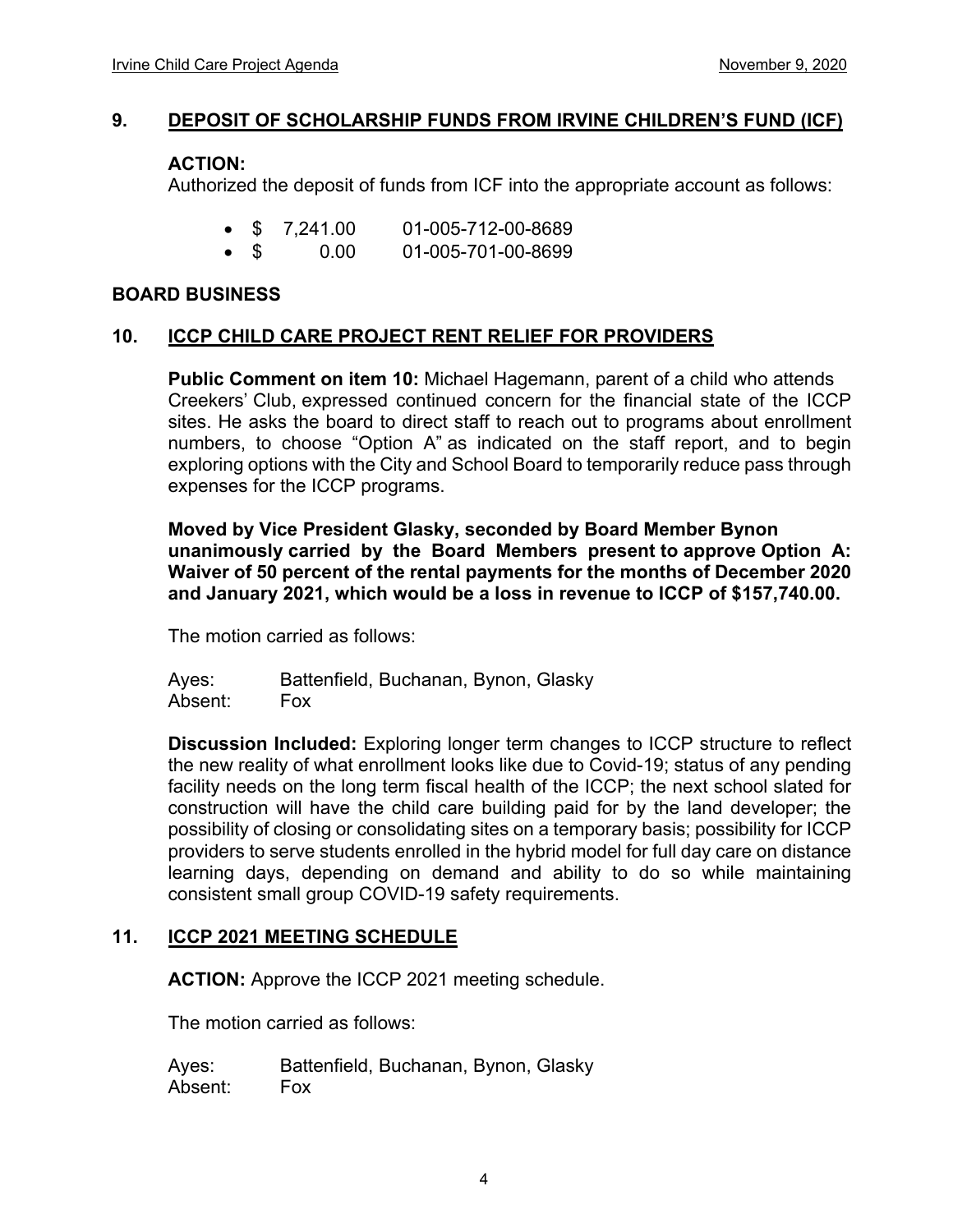#### **REPORTS**

#### **12. FACILITIES AND BUDGET REPORT – JOHN FOGARTY**

Report included in packet was reviewed.

#### **13. ICCP ADMINISTRATOR'S REPORT – TRACI STUBBLER**

Report included in packet was reviewed.

#### **ADJOURNMENT**

Moved by Vice President Glasky, seconded by Clerk Battenfield, and unanimously carried to adjourn the meeting at 9:36 a.m. The next Regular Irvine Child Care Project Board Meeting will convene at 8:30 a.m. on **Monday, January, 11 2021**.

[\\_\\_\\_\\_\\_\\_\\_\\_\\_\\_\\_\\_\\_\\_\\_\\_\\_\\_\\_\\_\\_\\_\\_\\_\\_\\_\\_](https://na2.documents.adobe.com/verifier?tx=CBJCHBCAABAAr0JO6MMjxI5Dy7zKB4QNPwBkoiNzFXkI) Adam Buchanan (Mar 11, 2021 15:39 PST) Adam Buchanan

ADAM BUCHANAN, PRESIDENT IRVINE CHILD CARE PROJECT

Shane Dineen (Mar 11, 2021 15:42 PST) Shane Dineen

RECORDING SECRETARY

SHANE DINEEN

 $\frac{Shane\;Dineen\;(Mar\;11, 2021\;15:42\;PST)}{Shane\;Dineen\;(Mar\;11, 2021\;15:42\;PST)}$  Date Approved:  $\frac{3/11/21}{2}$ 

5